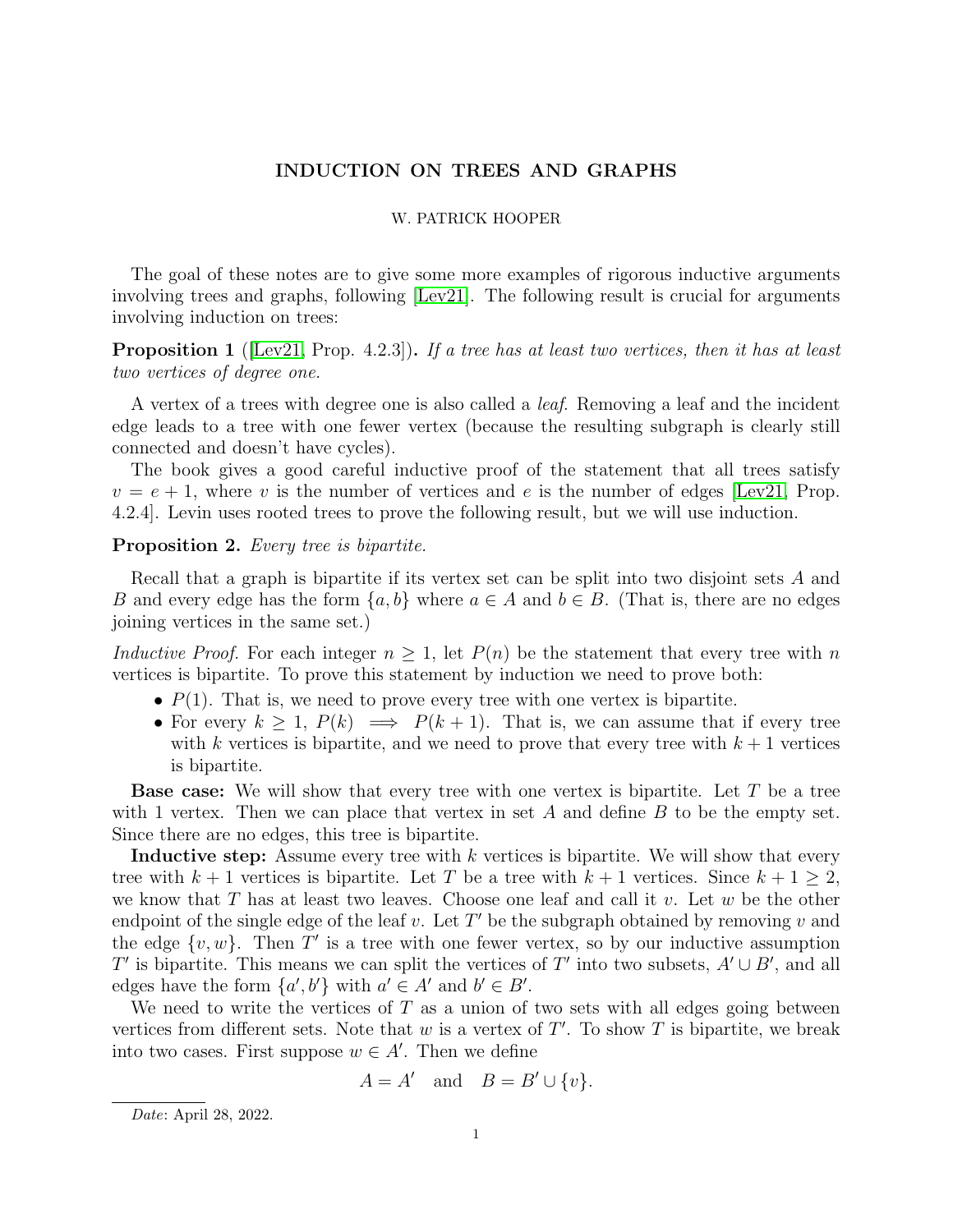

<span id="page-1-0"></span>FIGURE 1. A graph with four components.

Then all the vertices are in  $A \cup B$ . To see this makes T bipartite, consider any edge e of T. If e is an edge of T' then e has one vertex in  $A'$  and one in  $B'$ , so it also has one in A and one in B. If e is not an edge of T', then e must be the edge  $\{v, w\}$  and  $v \in B$  and  $w \in A$ . This shows T is bipartite. The second case is when  $w \in B'$ . In this case we define

$$
A = A' \cup \{v\} \quad \text{and} \quad B = B'.
$$

Then again any edge of T is either an edge of  $T'$ , which has one vertex in A and one in B like before, or is the edge  $\{v, w\}$  and here we have  $v \in A$  and  $w \in B$ . So again T is bipartite.  $\square$ 

Remark 3. Instead of breaking into two different cases in the last paragraph above, we could have said "To show T is bipartite, assume without loss of generality that  $w \in A''$  and worked through only the first case. This expression is just to indicate that there are multiple cases, but there is a symmetry (or the objects can be relabeled) to see that the multiple cases work in exactly the same way. Here, the names we are using for the two sets  $A'$  and  $B'$  are arbitrary, so if  $w \in B'$ , then we could swap the names of the sets A' and B' to get that  $w \in A'$ . You can see that the second case is really the same as the first case but with the roles of  $A'$  and  $B'$  swapped.

Now recall that if G is a graph a *spanning tree* is a subgraph that is a tree and includes all vertices of G. We'll give a formal proof of:

### <span id="page-1-1"></span>Theorem 4. Every connected graph has a spanning tree.

We'll give an inductive proof of this. The main idea is given a graph  $G$  we can pick any edge e of G and remove just that edge (leaving the endpoints). This results in a subgraph  $G'$  with one fewer edge. But the graph  $G'$  may not be connected. So, this is a problem for us running a simple inductive argument like the inductive argument like the one above.

We need some new terminology. If  $v_1$  is a vertex of the graph  $G'$ , then the *component* of  $G'$  containing  $v_1$  is the subgraph consisting of all vertices and edges that can be reached by paths passing through  $v_1$ . Each component is connected (because each vertex of the component has a path to  $v_1$ ). See Figure [1](#page-1-0) for an example. A graph is connected if and only if it has only one component.

Removing an edge from a connected graph can result in either a connected graph or a graph with two components (the components of the two endpoints). See Figure [2.](#page-2-0)

We will apply our inductive hypothesis to the components a graph  $G$  with an edge removed. This subgraph  $G'$  is either connected, in which case  $G'$  has one fewer edge than  $G$ , or  $G'$ consists of two components and the sum of the edges of the two components is one fewer than the number of edges of G.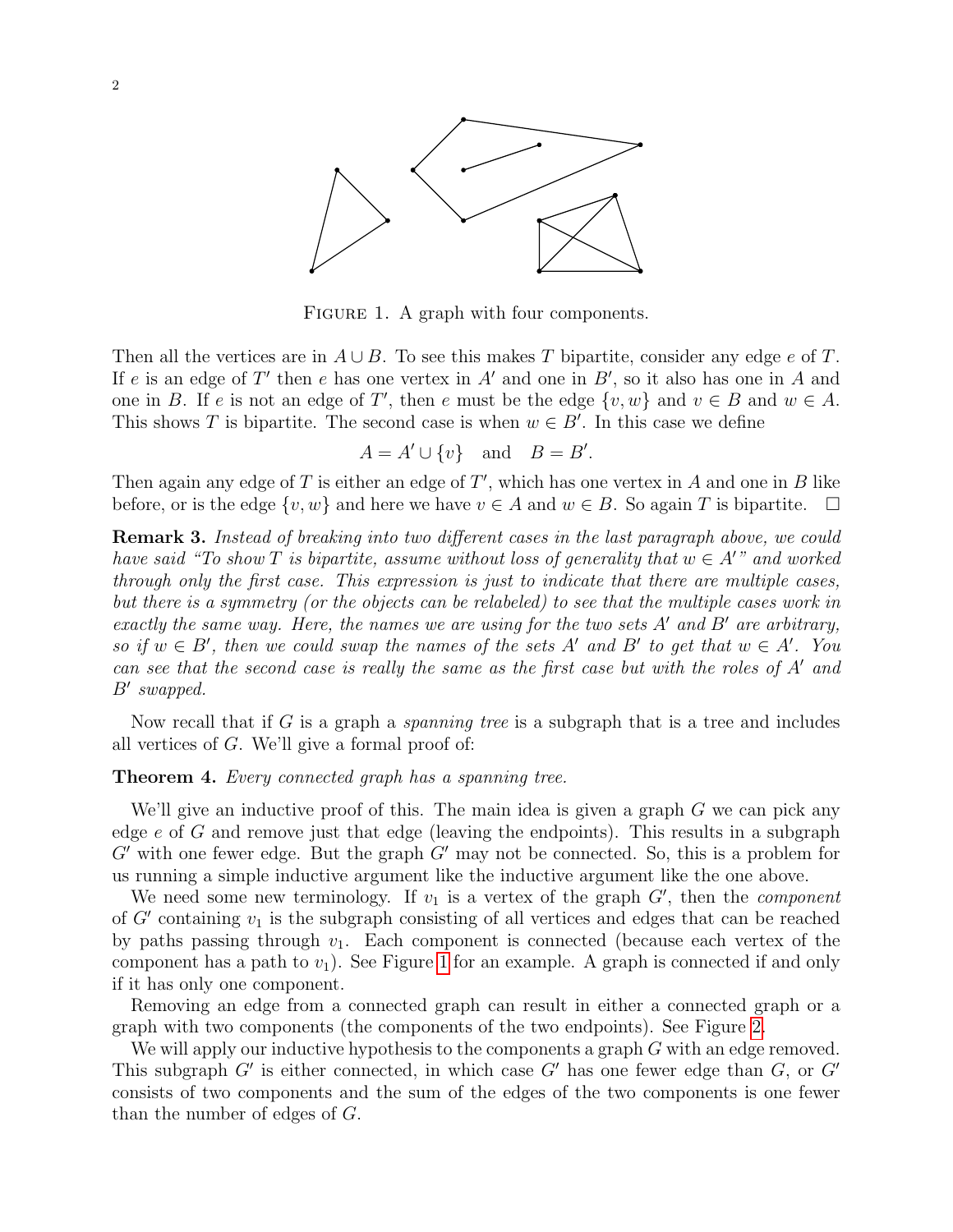

<span id="page-2-0"></span>FIGURE 2. The graph here is connected, but removing the red edge results in a subgraph with two components.

Inductive Proof of Theorem [4.](#page-1-1) Let  $P(n)$  be the statement "every connected graph with n edges has a spanning tree." We'll prove that  $P(n)$  is true for all  $n \geq 0$  using strong induction. To do this we will show:

- $P(0)$  is true.
- For every  $k > 0$ , if  $P(i)$  is true for all i with  $0 \le i \le k$ , then then  $P(k+1)$  is true.

Base case: Suppose our connected graph G has zero edges. Then it must consist of a single vertex. A graph with a single vertex and no edges is a tree, so  $G$  is its own spanning tree.

**Inductive step:** Let  $k \geq 0$ . Assume that every connected graph with k or fewer edges has a spanning tree. We'll show every connected graph with  $k+1$  edges has a spanning tree. Let G be a graph with  $k+1$  edges. We'll prove G has a spanning tree.

Pick any edge e of G. Let G' be the subgraph formed by removing e from G and keeping all vertices and all other edges. Then  $G'$  has  $k$  edges. As noted above,  $G'$  either is connected or consists of two components. We break into these cases below.

First suppose  $G'$  is connected. Then from our inductive hypothesis,  $G'$  has a spanning tree  $T'$ . This means that  $T'$  is a subgraph which is a tree that includes all the vertices of  $G'$ . Then  $T'$  is also a subgraph of G and has all the vertices of  $G$ , so  $T'$  is also a spanning tree for G.

Now suppose that  $G'$  consists of two components. Call these components  $G'_1$  and  $G'_2$ . Let  $E'_1$  and  $E'_2$  denote the edge sets of these two components, respectively. Then  $|E'_1|+|E'_2|=k$ , so both graphs have  $k$  or fewer edges. Therefore by inductive hypothesis we can find a spanning tree  $T_1'$  for  $G_1'$  and a spanning tree  $T_2'$  for  $G_2'$ . Now define T to be the subgraph of G consisting of  $T_1$ ,  $T_2$  and the edge e we removed. This subgraph T has all the vertices of G because every vertex of G is either a vertex of  $G'_1$  or of  $G'_2$  and  $T'_1$  and  $T'_2$  contain all the vertices of the components containing them. We also claim that  $T$  is a tree. The subgraph T is connected, because both  $T'_1$  and  $T'_2$  are connected and the edge e we added allows us to move from  $T_1'$  back and forth to  $T_2'$ . Any cycle in T would have to be contained in  $T_1'$  (which is impossible because  $T_1'$  is a tree), be contained in  $T_2'$  (which is likewise impossible), or as we travel around the cycle we travel from  $T_1'$  to  $T_2'$  and then back again to  $T_1'$ . But the only way to travel from  $T_1'$  to  $T_2'$  or back is through the edge e and cycles can't repeat edges, so this third possibility is also impossible. This proves that  $T$  is a tree and a spanning tree for  $G.$